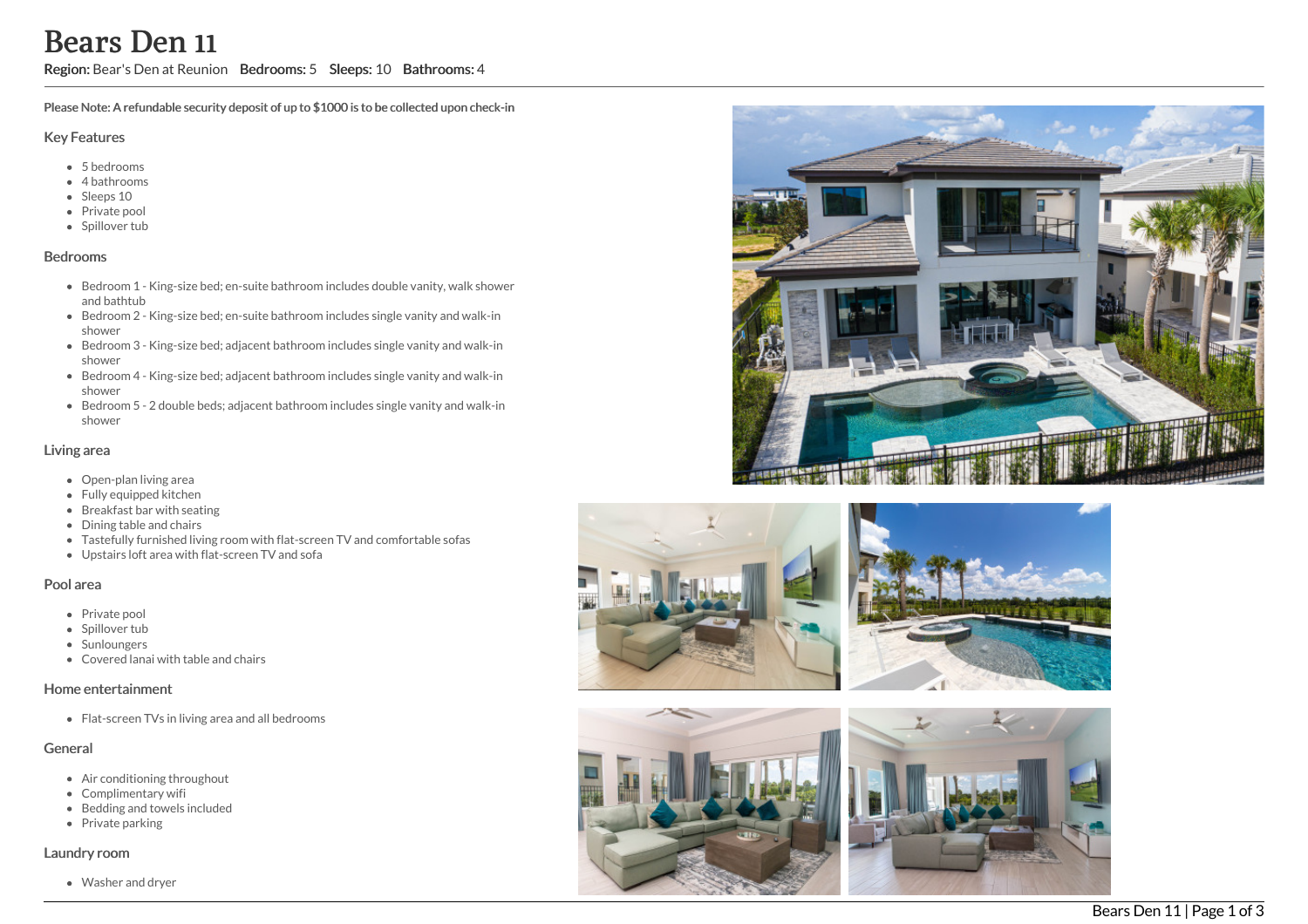• Iron and ironing board

# Children's equipment available for hire

- Crib
- Stroller
- $\bullet$  High chair
- $\bullet$  Pack and play

# Places of interest

- Golf course 1 mile
- Supermarket 1 mile
- $\bullet$  Shopping mall 2 miles
- Disney World 6 miles
- $\bullet$  Seaworld 15 miles
- Universal Studios 21 miles
- Legoland 25 miles
- Airport 27 miles
- Beaches 75 miles